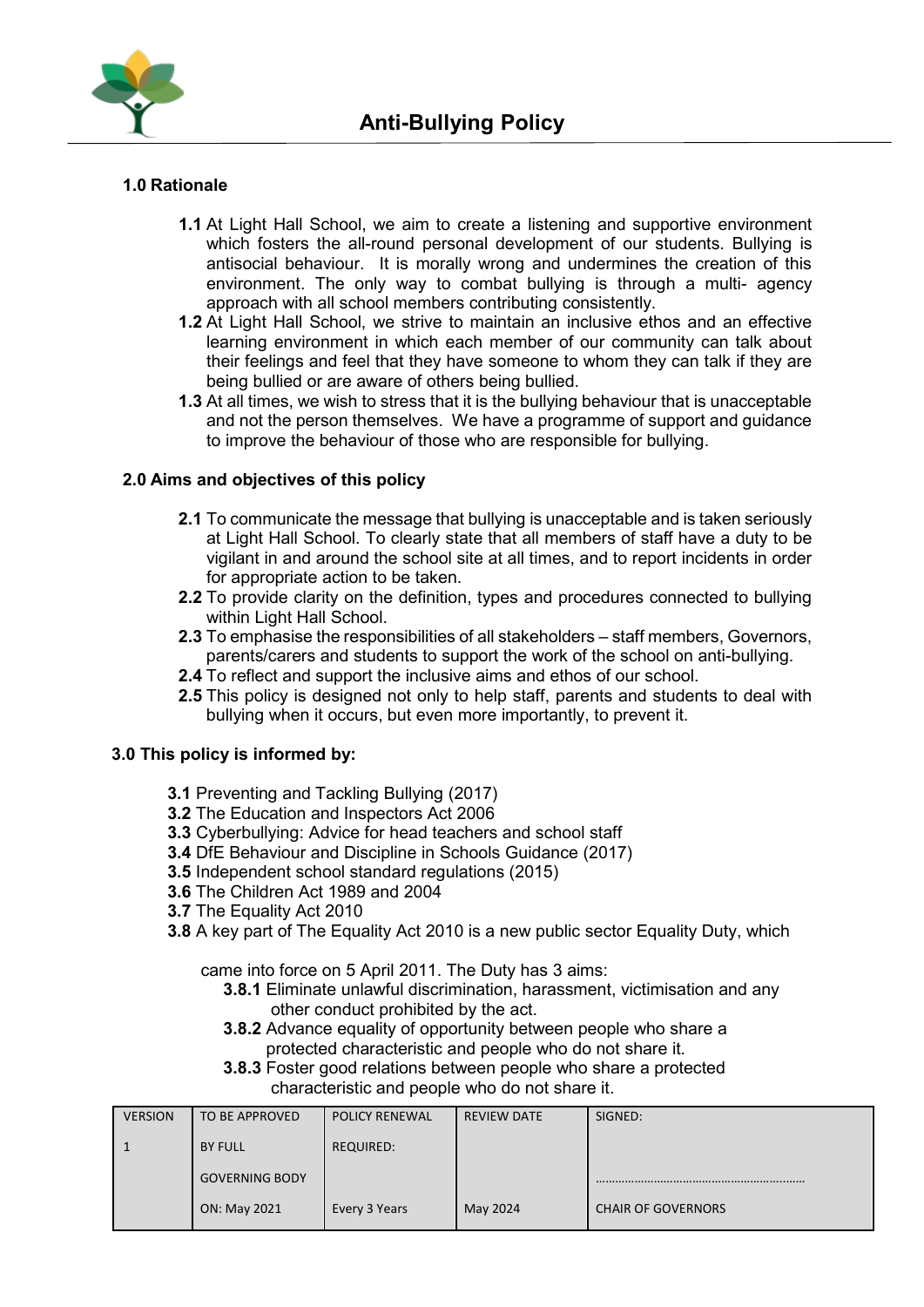

# **4.0 Definition**

**4.1** At Light Hall School we define bullying as:

*Behaviour by an individual or group, repeated over time, that intentionally hurts another individual or group either physically or emotionally.*

- **4.2** There is no particular age group or kind of school which is at risk, or free from bullying.
- **4.3** Bullying can have a devastating effect on victims ranging from becoming withdrawn, absenteeism, underachievement, depression and suicide.
- **4.4** Bullying can be short term or continue over years.
- **4.5** Bullying can be physical, verbal, or just a look. It can be withdrawal of friendship used to gain control.
- **4.6** Bullying can be subtle or overt.
- **4.7** Bullying is often the wilful conscious desire to hurt, threaten or frighten someone else but can also be a habitual pattern of behaviour.
- **4.8** Not all bullying is deliberate or intended to hurt. Some individuals may see their hurtful conduct as "teasing", "banter", "a game" or "for the good of" the other person. These forms of bullying are equally unacceptable.

### **5.0 Different types of bullying**

- **5.1** Physical: repeatedly hitting, kicking, spitting, tripping someone up, stealing or damaging someone's belongings for example.
- **5.2** Verbal: repeatedly name-calling, insulting a person's family, threats of physical violence, spreading rumours or constantly putting a person down.
- **5.3** Emotional/psychological: repeatedly excluding someone from a group, or humiliating them.
- **5.4** Racist: repeatedly insulting language or gestures based on a person's actual or perceived ethnic origin or faith, name calling, graffiti or violence.
- **5.5** Sexual: repeatedly sexually insulting language/gestures, name calling, graffiti or unwanted sexual contact.
- **5.6** Homophobic: repeatedly insulting language/gestures based on a person's actual or perceived sexuality, name calling, graffiti or violence.
- **5.7** Transphobic: repeatedly insulting language/gestures based on a person's actual or perceived gender representation, name calling, graffiti or violence.
- **5.8** Disability discrimination: repeatedly insulting language/gestures based on a person's actual or perceived additional needs, name calling, graffiti or violence.
- **5.9** Cyber-bullying: repeatedly insulting/threatening language by text messaging, on the internet, in chat rooms, on bulletin boards and through instant messaging services. For this type of bullying, the school will investigate (where able to do so), speak to all students involved to attempt a resolution, and will keep all parents/carers informed. However, the school relies on support from families to help us deal with issues on social media, and will always recommend immediate contact with the Police/ CEOP by parents for this type of bullying.

#### **6.0 Legal aspects**

**6.1** A person who makes a physical or sexual assault on another, or who steals or causes damage to the property of another, commits a criminal offence and also a civil wrong, for which there can be legal consequences outside the school.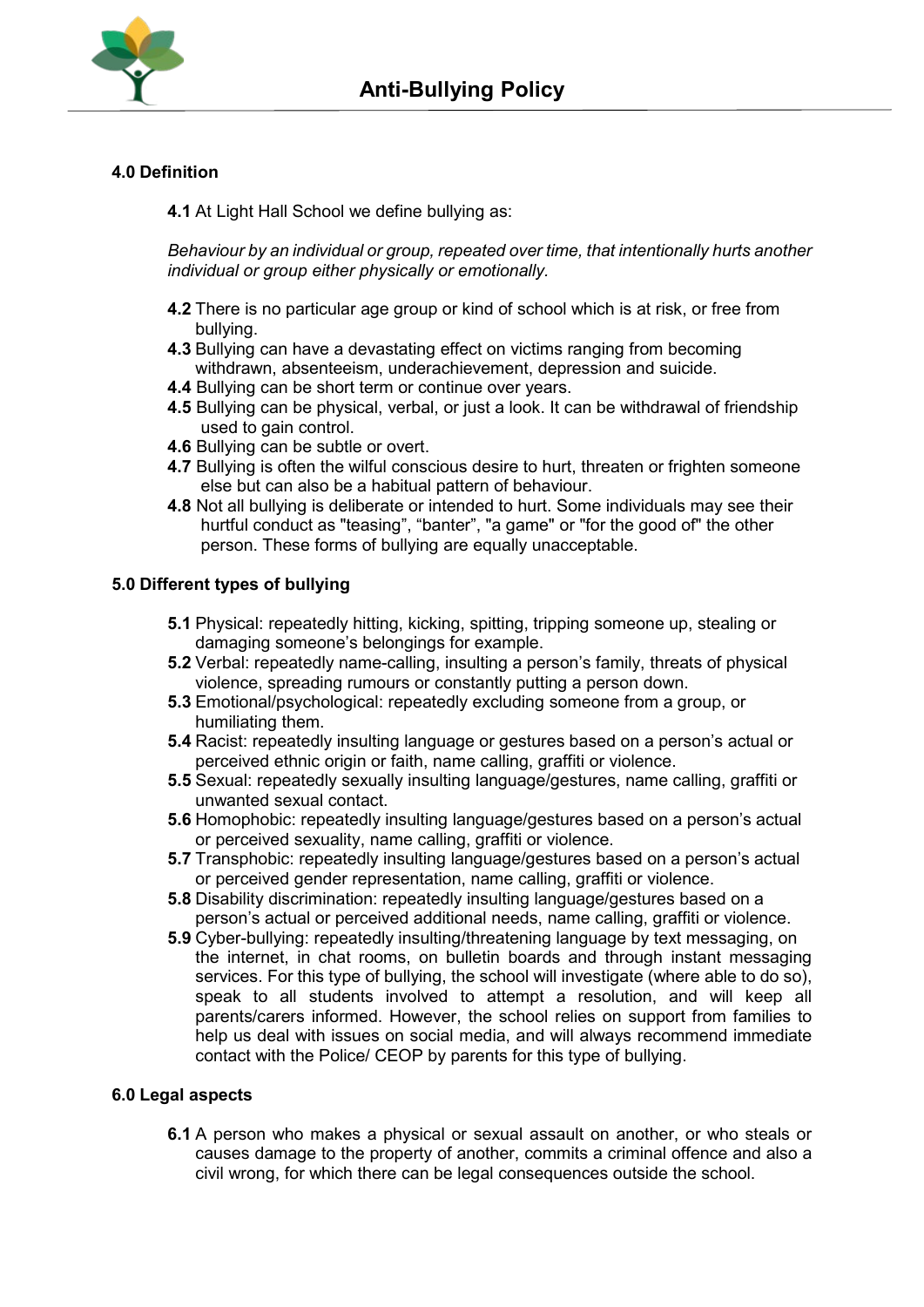

**6.2** Whilst bullying itself is not a criminal offence, there are criminal laws which apply to harassment and threatening behaviour.

# **7.0 Warning Signs of Bullying**

- **7.1** Students who are being bullied may show changes in behaviour.
- **7.2** Staff must always be vigilant for signs of bullying. The seriousness of bullying cannot be overstated.
- **7.3** It is important to be aware that children who are being bullied will potentially exhibit symptoms in many different ways. Staff should always be vigilant and look out for the following:
	- **7.3.1** Unwillingness to return to school
	- **7.3.2** Displays of excessive anxiety, becoming withdrawn or unusually quiet
	- **7.3.3** Failure to produce work, or unusually underperforming, or work that appears to have been copied, interfered with or spoilt by others
	- **7.3.4** Books, bags and other belongings suddenly go missing, or are damaged
	- **7.3.5** Change to established habits e.g. giving up music lessons, change to accent or vocabulary
	- **7.3.6** Diminished levels of self-confidence
	- **7.3.7** Frequent complaints of feeling unwell
	- **7.3.8** Unexplained cuts and bruises
	- **7.3.10** Frequent absence, erratic attendance, late arrival to class
	- **7.3.10** Choosing the company of adults
	- **7.3.11** Isolating themselves from their peers
	- **7.3.12** Displaying repressed body language and poor eye contact
	- **7.3.13** Difficulty sleeping, experiencing nightmares, change in sleep patterns, e.g. disturbed sleep
	- **7.3.14** Talking of self-harming, running away or suicide

## **8.0 Strategies for preventing bullying**

- **8.1** Awareness of bullying can be raised through: the curriculum; a whole-school approach; tutor time activities and the PSHE programme.
- **8.2** The Curriculum: the aim is to give bullying and discriminatory behaviour as high a profile as possible within all subject areas, incorporating a focus on bullying wherever possible to promote an anti-bullying ethos. Each staff member is required to be familiar with and operate the policy and, in addition to this, to identify and make relevant curriculum links to stress the importance of anti-bullying where possible to reinforce school policy.
- **8.3** A whole-school listening and supportive approach: an anti-bullying ethos is emphasised through assemblies, work done with staff on training days, modules in the PSHE programme, tutor time activities, student voice, with parents/carers and with governors. All staff, teaching and non-teaching, reinforce the policy through all areas of school life and as a school we strive to:
	- **8.3.1** Organise the school community in order to minimise opportunities for bullying e.g. increased supervision at break and lunchtimes, training and appointment of Peer Mentors and Anti- Bullying Champions to help resolve more minor disputes.
	- **8.3.2** Deal quickly, firmly and sensitively with any complaints, involving parents where necessary.
	- **8.3.3** Review the anti-bullying policy alongside all stakeholders: governors, senior leaders, parents and students every year to ensure it is up to date and relevant for our community.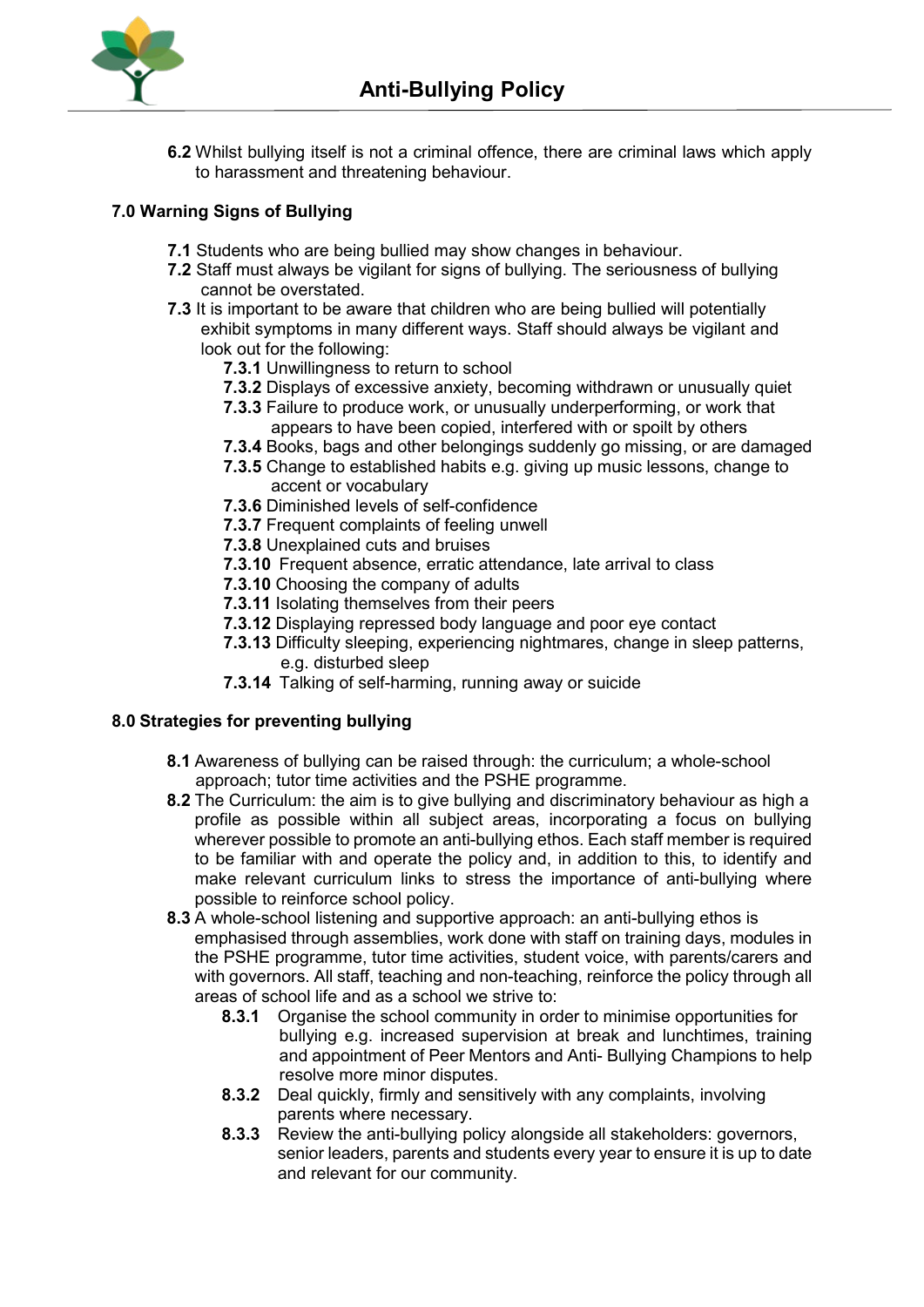

- **8.3.4** Have a firm but fair discipline structure with two rules which are simple to follow and easy to understand: each member of the school community is expected to treat every other member of the community, both inside and outside school, with courtesy, kindness, interest and understanding and to follow all instructions without question.
- **8.3.5** Ensure that the anti-bullying policy links with the Behaviour for Learning policy and the school's Behaviour for Learning framework.
- **8.3.6** Treat bullying as a serious offence and take every possible action to eradicate it from our school (Please see Behaviour for Learning policy and the Exclusions Policy).
- **8.3.7** Ensure that all areas in the school are safe for all students via feedback from Anti Bullying Champions, Peer Mentors, and Senior Prefects. Provide areas for more vulnerable students to use e.g. Library, Learning Clubs, and lunchtime nurture clubs.
- **8.3.8** Students are taught that silence is the bully's greatest weapon and are encouraged to: speak to an adult who will listen and support; tell themselves that they deserve respect, they do not deserve to be bullied and that it is wrong; have self-respect, be proud of who they are and know that it is good to be an individual; try hard not to show that they are upset as perpetrators of bullying often thrive on the fear of others; and stay with a group as there is always safety in number.
- **8.4** Tutor time activities and the PSHE programme: all students undertake a unit of work on Anti-Bullying each year. This is in addition to other work carried out in tutor time and as part of the PSHE programme and Life and Morality lessons. The student section of the Home School Agreement and our Anti-Bullying Charter, which are in the student notebook planner, are clarified for understanding of expectations termly. All students sign the anti-bullying charter at the start of each year and this is displayed in their tutor room.

## **9.0 Procedures for reporting bullying**

- **9.1.** Students are to be encouraged to report any incidents of bullying to their Pastoral Manager or House Tutor wherever possible, or to any other member of staff.
- **9.2** Any incident of bullying, however small, should be reported immediately, ideally by the victim(s) or friends.
- **9.3** Students can report a concern through the Student Well-Being page on the website. This message is immediately sent to our pastoral team and could be passed to our Police Liaison Officer.
- **9.4** Use the Peer Mentoring service and Anti-Bullying Champions for reporting.
- **9.5** Students will be reassured that staff will deal with the bullying incident in a way that will end it and not make things worse for them. Action will only be taken after consultation with students/parents.
- **9.6** The Senior Assistant Headteacher logs all incidents of bullying or discriminatory behaviour in order to draw up any recurring patterns in terms of both victims and perpetrators. All information is treated sensitively and is only used as a basis for action when appropriate.

## **10.0 Responsibilities**

**10.1** It is everyone's responsibility to ensure that, whatever the circumstances, no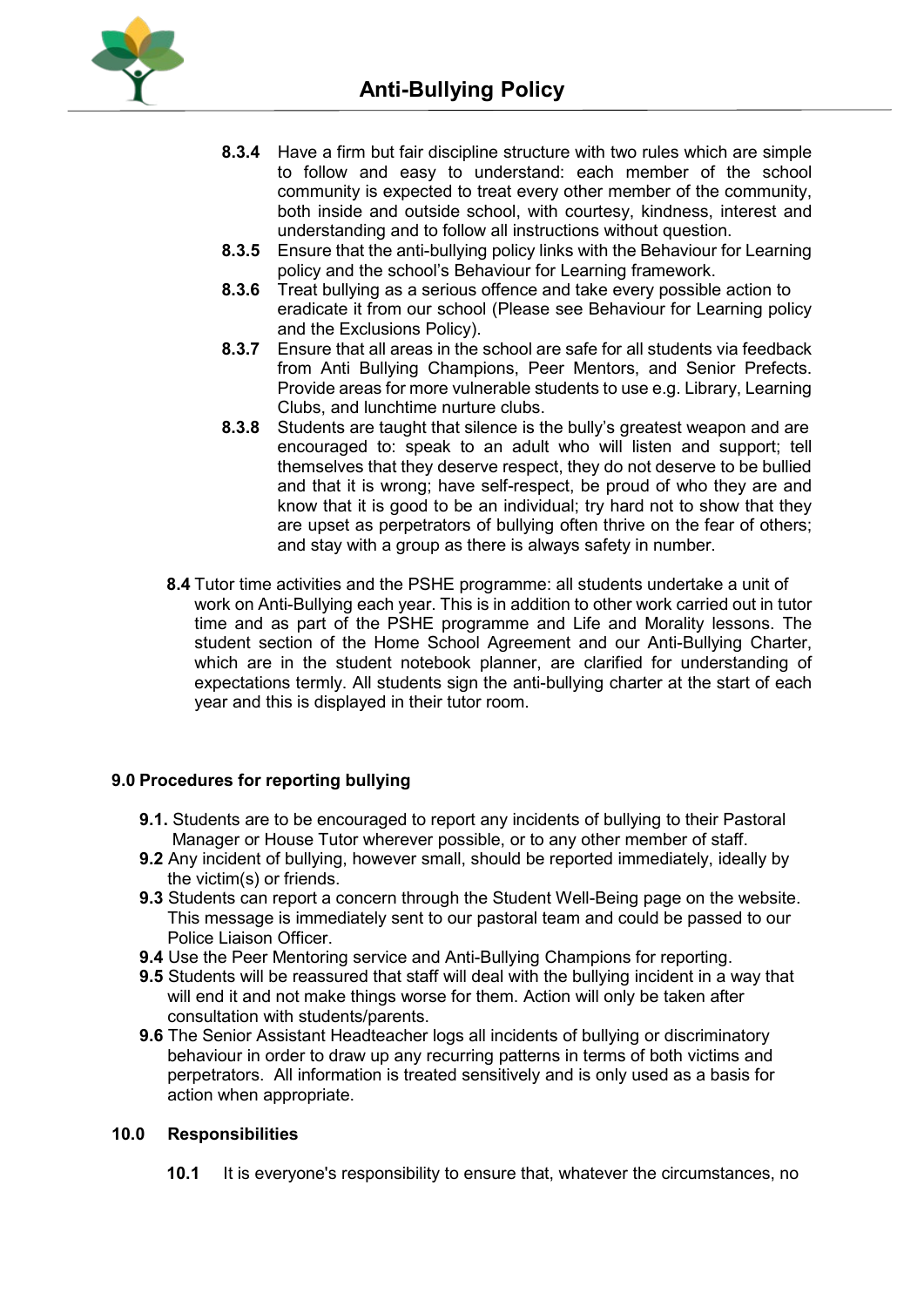

student becomes a victim of bullying.

# **10.2** Responsibilities of students in school:

- **10.2.1** We emphasise with students the role which is expected of them in setting a good example and being helpful to each other.
- **10.2.2** Older students are encouraged to keep an eye on younger students and offer support if it is needed.
- **10.2.3** Students should talk to parents, friends, teachers or support staff when they have concerns. Students should encourage everyone to feel responsible for trying to stop bullying in school.
- **10.2.4** Once an incident has been dealt with, they should accept the outcome and try to move on positively.
- **10.2.5** Students are encouraged to build resilience to protect themselves and others, and promote and understand the differences between people. This will also help them avoid using inappropriate language.
- **10.3** Responsibilities of parents/carers:
	- **10.3.1** If parents have any concerns about bullying issues, they are asked to contact their child's Pastoral Manager immediately in the first instance and be prepared to give the names of alleged perpetrators.
	- **10.3.2** Parents are encouraged to allow staff to deal with the situation. They should set an example of appropriate behaviour and, in particular, they should not take to social media and become involved themselves.
	- **10.3.3** Parents have a responsibility to support the school's Anti-Bullying policy and to encourage their child to be a positive member of the school community.
	- **10.3.4** Parents are also encouraged to advise their child to report an incident of bullying promptly rather than retaliate. Fighting back will only make matters worse.
	- **10.3.5** To look for unusual behaviour, e.g. suddenly not wanting to attend school, feel ill regularly etc.
	- **10.3.6** Be aware of the role of the internet, social media and mobile phones in bullying – an area which schools are unable to control.
	- **10.3.7** Sign the Home School Agreement to support the policy. All parents/carers and students are asked to sign the agreement during the induction process for new students.
- **10.4** Responsibilities of staff:
	- **10.4.1** All school staff are expected to understand the principles and purpose of the school policy, its legal responsibilities regarding bullying, how to resolve problems, and where to seek support.
	- **10.4.2** Staff are expected to be alert to signs of bullying in class and around school, looking for unusual behaviour, e.g. suddenly not wanting to attend school, feel ill regularly etc. to as listed above.
	- **10.4.3** Report signs of bullying to the Pastoral Manager in the first instance, taking any incident or report seriously and taking action as quickly as possible.
	- **10.4.4** All school staff are expected to promote an anti-bullying culture by: making opportunities to listen to students, celebrating achievement, anticipating problems and providing support, disciplining fairly and consistently.
	- **10.4.5** All bullying or discriminatory incidents must be recorded in writing,